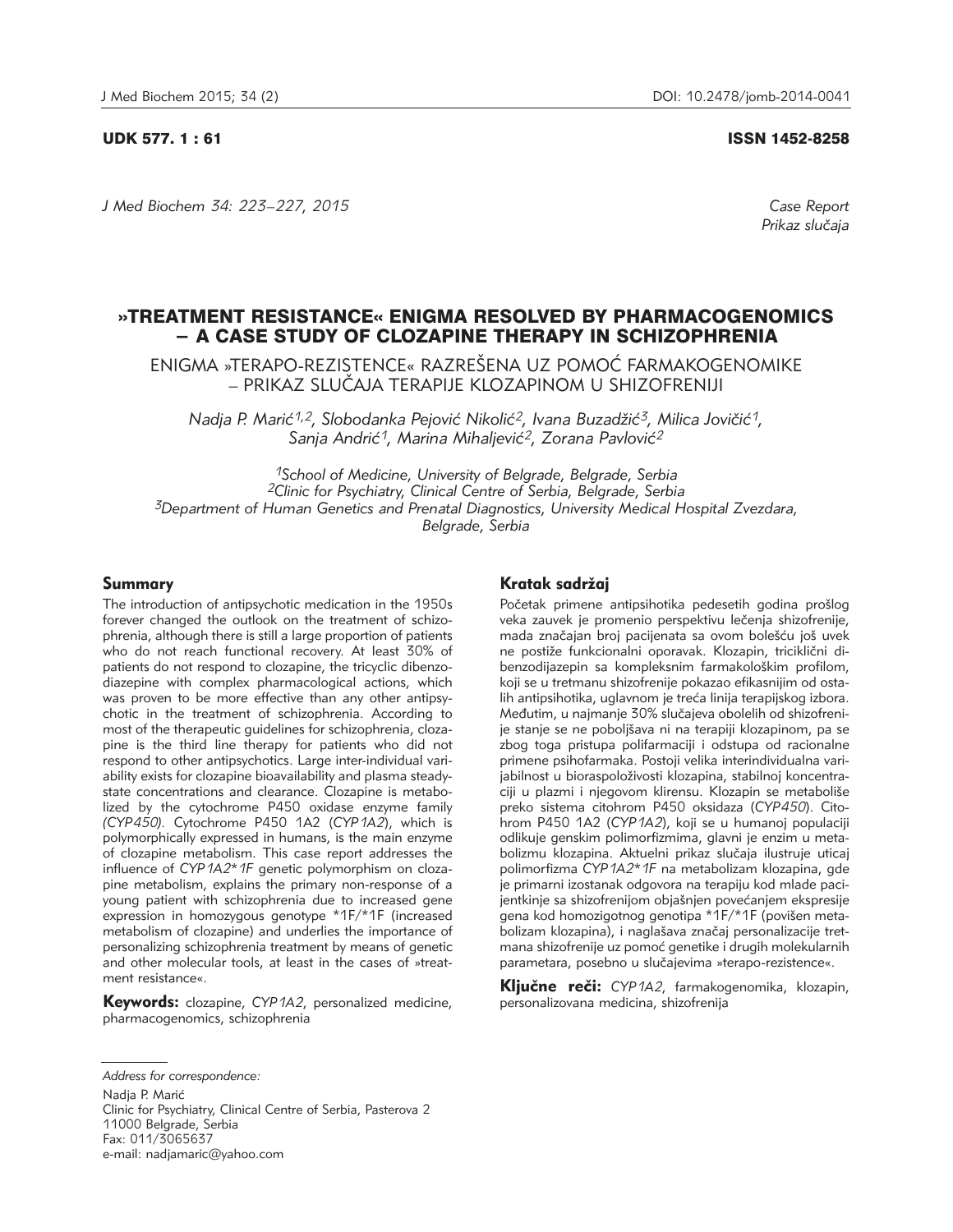## Introduction

Along with diabetes, cancer and hypertension, schizophrenia is a genetically complex disease characterized by polygenic transmission, locus heterogeneity and environmental contribution to causation. The median lifetime morbid risk for schizophrenia is 7.2/1000 persons (1). The introduction of antipsychotic medication in the 1950s forever changed the outlook on the treatment of schizophrenia, although there is still a large proportion of patients who do not reach functional recovery.

Currently, psychotropic drugs are administered by trial and error. Personalized medicine is one of the most promising aspects of contemporary medicine, which may be achieved by the adaptation of treatments to individual patients by means of genetic and other molecular tools (2). To reduce suffering and minimize costs, it is desirable to know in advance whether a drug is likely to be effective and tolerable. Unfortunately, clinical and anamnestic variants have not been found to be sufficiently helpful in this respect (3), while the genetically determined investigation of pharmacological responses could be more promising (4).

Pharmacogenomics (PGx) is the study of how an individual's genetics affects their response to drugs, combining traditional pharmaceutical sciences, such as biochemistry, with annotated knowledge of genes, proteins and single-nucleotide polymorphisms (SNPs). It has been found that the variability of pharmaco-therapeutic reply may be the result of different genetic polymorphisms, which can further influence the pharmacokinetics (absorption, distribution, metabolism and the drug excretion) and pharmacodynamics (determined by the targeted spot of the drug treatment – the receptors). The main objective of PGx is individualization and treatment optimization. Thus, PGx should be used as a tool for getting the right drug, to reach an effective dose earlier and to ensure patient safety.

Clozapine is a second generation (SGA) tricyclic dibenzodiazepine with complex pharmacological actions including an affinity for a wide variety of receptors (e.g. dopaminergic, alpha adrenergic, muscarinic and serotonergic). Large inter-individual variability exists for clozapine bioavailability and plasma steady-state concentrations and clearance. Clozapine is metabolized by the cytochrome P450 oxidase enzyme family *(CYP450).* The estimated contributions of different isoenzymes involved in clozapine metabolism are: 30%, 24%, 22%, 12%, and 6% for *CYP1A2, CYP2C19, CYP3A4, CYP2C9,* and *CYP2D6,* respectively (5). Therefore, *CYP1A2* is the main enzyme involved in clozapine metabolism, whereas the majority of other antipsychotics are primarily metabolized by *CYP2D6* (6). Studies have revealed that clozapine treatment non-responders have the *CYP1A2\*1F/\*1F* genotype, suggesting that

this variation is associated with resistance to treatment (7).

In the current treatment guidelines, clozapine is recommended as the third-line treatment option for schizophrenia, mostly due to its potential to induce agranulocytosis (8). Although this side effect is not common and is now managed by systematic blood testing, clozapine is still reserved for patients who did not respond to at least two other antipsychotics from two different classes (9) – e.g. treatment-resistant patients. »Treatment resistant schizophrenia« is defined as schizophrenia in patients who have failed to show an acceptable response to treatment with two different standard antipsychotics given separately in adequate doses for an adequate time (6–8 weeks)  $(10)$ .

It has been found that up to 60% of neurolepticresistant patients respond to clozapine, half of them within the first six weeks of treatment, while the other half respond within six months of treatment (11). However, at least 30% of patients do not respond to clozapine (12). Those patients remain undertreated and are at great risk for serious consequences of their illness, including suicide. In most of these cases the add-on approaches are used, but this practice increases treatment expenses and often leads to the off-label polypharmacy (or polypragmasia) without adequate evidence-based support. With this in mind, alongside the fact that clozapine is the final monotherapy option for patients with treatment-resistant schizophrenia, efforts should be made to make schizophrenia treatment personalized at least in the case of clozapine.

In the personalization of clozapine treatment two main interventions should be considered respectively: monitoring clozapine serum levels (13) and conducting pharmacogenomic analyses to test variations in clozapine metabolism (14). To illustrate the need for personalized clozapine therapy, we will present a case of a young patient with »treatment-resistant« schizophrenia who did not respond to the common clozapine dosage during a sufficiently long treatment period. We will explain the therapeutic dilemmas and suggest a pathway towards elucidation of the pharmacogenomic nature of non-response to clozapine.

#### *Case report*

A 26-year-old Caucasian woman, diagnosed with »Undifferentiated Schizophrenia« using the ICD-10 criteria (International Statistical Classification of Diseases and Related Health Problems, 10<sup>th</sup> Revision, F 20.3) was referred to the Clinic for Psychiatry, Clinical Center of Serbia, with an observed »treatment resistant« illness. Medical records revealed that she had been previously treated with fluphenazine, both in oral and depot formulations (5 mg/day at the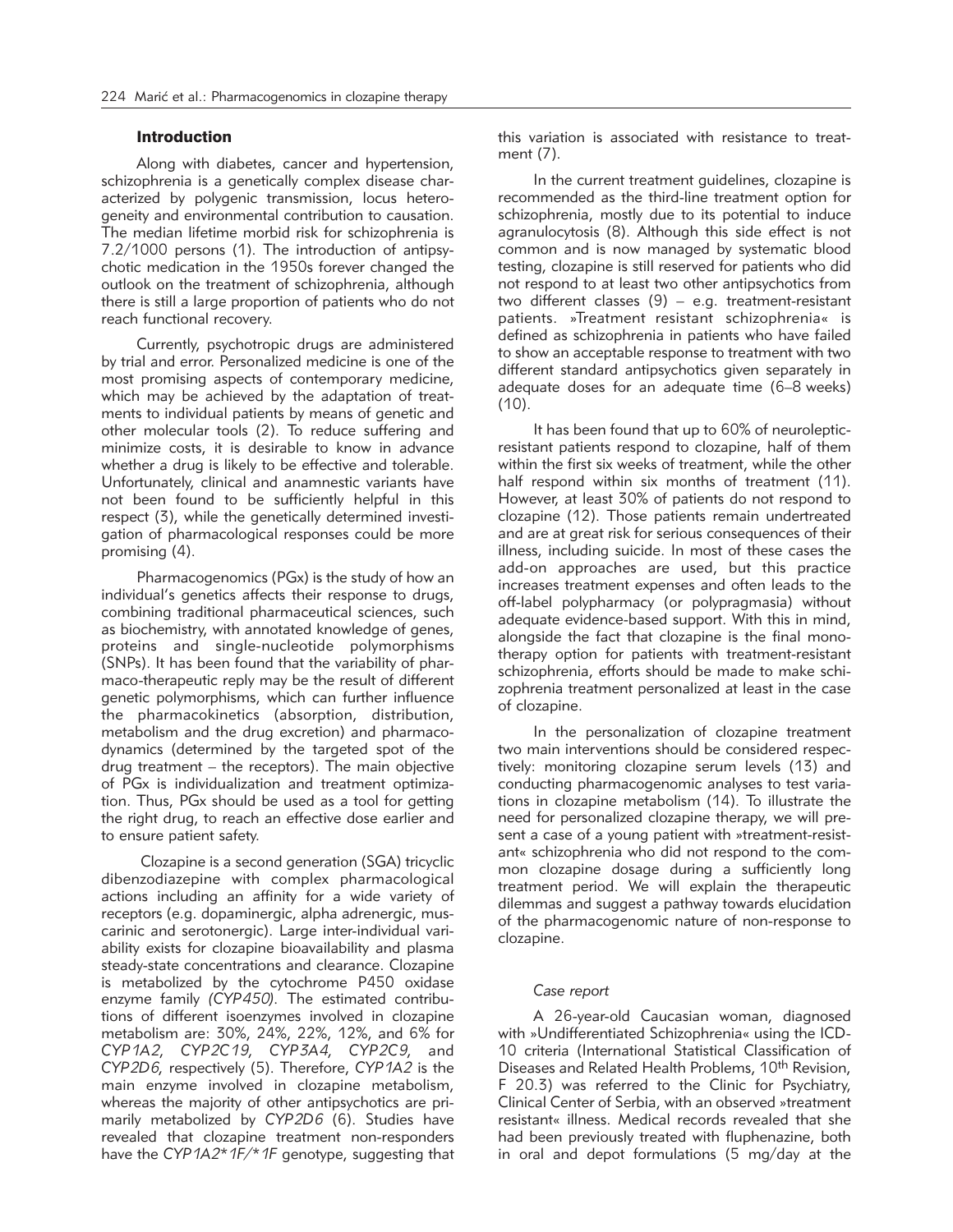beginning, then 25 mg every four weeks, respectively) for a period of 16 months. However, the aforementioned treatment resulted in only a minor improvement in the positive and negative symptoms of the illness, while causing several serious adverse events: hyperprolactinaemia, amenorrhea and considerable extra-pyramidal symptoms. As second-line treatment, the SGA risperidone was considered, but it was not introduced due to its potential to produce similar side effects, particularly hyperprolactinaemia and amenorrhea. Another SGA, olanzapine, was considered instead, but administration of the drug was not commenced due to socio-economic reasons (it was not covered by the patient's health insurance). Therefore, clozapine was added in a dosage of 100 mg as an adjuvant to the fluphenazine depot.

At this point, the patient presented to our outpatient service with delusions of reference, disorganized behavior, social withdrawal, apathy and global functional impairment. Upon admission, the score on the Positive and Negative Symptoms Scale (PANSS) (15) was 99, reflecting a severe illness. During the later outpatient treatment at our clinic, the dosage of clozapine was gradually increased to 300 mg/day, and fluphenazine was terminated. The patient was regularly monitored, and three months later no significant improvement was observed. As the first step, measurement of clozapine serum levels was performed showing that the plasma drug levels were below the therapeutic range (concentration 0.12 mg/l; reference range: 0.35–0.5 mg/L) (16).

To control for potential non-compliance, we admitted the patient to the ward and monitored medication adherence. After two weeks of strict monitoring, the clozapine serum levels were still below the therapeutic threshold: 0.03 mg/L. At this point, we suspected that the patient might be a rapid clozapine metabolizer, so we analyzed genetic polymorphisms for enzymes *CYP1A2* and *CYP2D6*, members of the cytochrome P450 oxidase family *(CYP450)* responsible for the metabolism of most antipsychotic drugs (17). Genomic DNA was isolated from 5 ml peripheral blood and collected in Na-EDTA vacutainers using a QIAamp DNA mini Kit (QiagenGmBH, Hilden, Germany). *CYP1A2\*1F*, *CYP2D6\*3* and *CYP2D6\*4* were genotyped using the previously published PCRrestriction fragment length polymorphisms method (18). Briefly, 200 ng of genomic DNA was subjected to PCR amplification using appropriate primers and 2xPCR MasterMix (Fermentas). Amplified PCR products were subjected to restriction digestion with appro priate enzymes, *Msp*I, *Mva*I and *Bsp*120I respectively for *CYP2D6\*3*, *CYP2D6\*4* and *CYP1A2\*1F*. The digested products were separated by gel electrophoresis in a 3% agarose gel. Then, they were identified by the unique patterns, characteristic to their specific genotypes. The patient was a carrier of alleles in the homozygous genotype *CYP1A2 \*1F/\*1F*, which is an indicator of increased gene

expression and increased metabolism of clozapine, and was heterozygous for *CYP2D6\*4/\*1*, a phenotype of intermediary metabolism.

In the next step, we increased the dosage of clozapine to 450 mg/day. After eight weeks, the serum clozapine levels rose to 0.49 mg/l, thus reaching the therapeutic range for the first time since clozapine was prescribed. At the same time, the patient showed symptomatic improvement – the PANSS score decreased by 29 points (PANSS total score = 70, overall symptom intensity moderate). The improvement was sustained at the follow-up visits three and six months later.

### **Discussion**

In this report, we presented the case of a young patient suffering from schizophrenia, with possible treatment resistance to the most potent antipsychotic – clozapine, where the therapeutic resolution was provided by pharmacogenomic testing (PGx). The patient was homozygous for *CYP1A2\*1F* allele (\*1F/\*1F genotype), and thus classified as a rapid metabolizer of clozapine. The genetic information was used to provide the right therapeutic decision and to continue with monotherapy towards illness remission. The *CYP1A2\*1F* allele is the result of a single point mutation (-163 C>A) and is associated with increased induction, particularly in smokers, in comparison to the wild-type *CYP1A2\*1A* allele. The distribution of *CYP1A2* genotypes is as follows: \*1F/\*1F (nucleotide sequence A/A) ∼ 46 %; \*1A/\*1F (nucleo tide sequence C/A) ∼ 44%; and \*1A/\*1A (nucleotide sequence C/C) ~ 10%, indicating that high induction is the most common phenotype (19–20). The allelic frequencies refer to the Caucasian population. However, to our best knowledge, there are no studies on the distribution of *CYP1A2* polymorphism in the Serbian population.

PGx is based on a single blood sampling and thus has considerable advantage in the case of clozapine therapy. As it was mentioned before, the drug itself is associated with potentially fatal blood disorders (i.e. agranulocytosis) which necessitate the laborious and time-consuming blood monitoring process. Blood samples for blood counts are taken every 2–4 weeks from the beginning of clozapine treatment and the majority of patients hesitate to consent to any additional serial blood monitoring regimen. In addition, routine therapeutic drug monitoring of clozapine is not feasible in many clinical settings as it is usually associated with additional administration and requirements (21).

When access to drug monitoring is limited and pharmacogenomic testing is not performed, the most likely scenario is the addition of a second antipsychotic or mood stabilizer, or a combination of several psychiatric drugs. Such off-label polypharmacy polyprag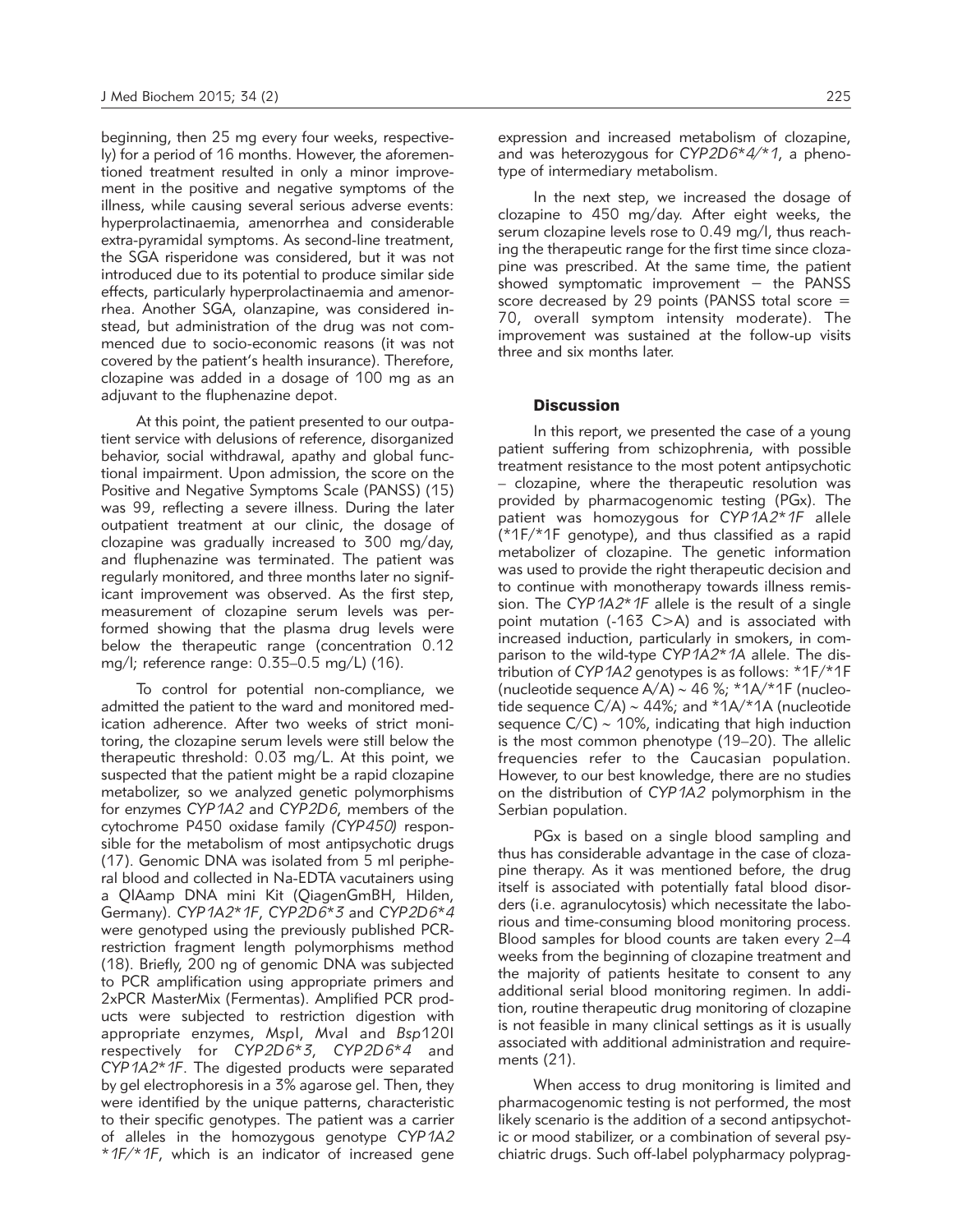masia without adequate evidence-based support is usually followed by more side effects and more noncompliance. The aforementioned strategy, very common in everyday practice in the region (22, 23), negatively impacts the overall prognosis of the illness and highly increases the burden of the disease both on the individual and on the community.

Considering all this, at least as far as the »last choice« drug such as clozapine is concerned, PGx based on a single blood sampling has considerable advantage as an important tool for earlier drug efficacy and ensured safety of the patient.

Although pharmacogenomics is gradually becoming an important part of routine clinical practice in developed countries, the developing world still does not have access either to education and/or consensus guidelines, or to the calculations of cost-effectiveness. As recently summarized by Babić (24), the costs of genomic sequencing are constantly decreasing and they are already affordable for consumer testing, so it is an imperative for the health care system to coevolve with the technology.

If pharmacogenomics (PGx) cannot be globally applicable, it is important to make at least a meaningful choice of the criteria for personalized medicine in terms of PGx. In line with the present case report, our suggestion is that all patients prescribed antipsychotic medications should be carefully monitored by routine methods during the first and second antipsychotic trial; however, once prescribed clozapine, the patient needs additional assessment. Beyond monitoring the side effects (as mentioned earlier), achieving the maximum efficacy of this very potent drug acting on the dopaminergic, alpha adrenergic, serotonergic, and muscarinic receptors requires the psychiatrist to con-

## **References**

- 1. McGrath J, Saha S, Chant D, Welham J. Schizophrenia: a concise overview of incidence, prevalence, and mortality. Epidemiol Rev 2008; 30: 67–76.
- 2. Maier W, Zobel A. Contribution of allelic variations to the phenotype of response to antidepressants and antipsychotics. Eur Arch Psychiatry Clin Neurosci 2008; 258: Suppl 1: 12–20.
- 3. Nierenberg AA. Predictors of response to antidepressants general principles and clinical implications. Psychiatr Clin North Am 2003; 26: 345–52.
- 4. Perlis RH. Pharmacogenetic studies of antidepressant response: How far from the clinic? Psychiatr Clin North Am 2007; 30: 125–38.
- 5. Zhou SF. Polymorphism of human cytochrome P450 2D6 and its clinical significance: part II. Clin Pharmacokinet 2009; 48: 761–804.

sider the possible pharmacokinetic variations and to try to customize the therapeutic intervention and improve the outcome. In future, combining the assessment of pharmacokinetic factors with the analysis of pharmacodynamic markers – for example serotonin HTR2 and HTR3A gene polymorphisms (25, 26), might be the best approach to improve our clinical practice (25–27).

In conclusion, at least in the case of clozapine as a third-line therapy in psychiatry, PGx should be considered both by practitioners and by legislators. Resolution of the treatment resistance enigma in any case of schizophrenia will alleviate the marked burden of disease on the patients, their families and the society as a whole.

### Consent

Informed consent was obtained from the patient for the publication of this case report.

*Acknowledgments.* We thank Prof. Norman Sartorius for giving us guidelines and inspiration for this case study during the CME course entitled »Preparation, Use and Publication of Case Descriptions in Psychiatry«, organized by the Society of Biological Psychiatry in Belgrade, 2013.

We are grateful to the Ministry of Education and Sciences of Serbia (Grant III41029) for supporting a part of this work.

#### Conflict of interest statement

The authors stated that have no conflicts of interest regarding the publication of this article.

- 6. Wall CA, Croarkin PE, Swintak C, Koplin BA. Psychiatric pharmacogenomics in pediatric psychopharmacology. Child Adolesc Psychiatr Clin N Am 2012; 21: 773–88.
- 7. Kohlrausch FB. Pharmacogenetics in schizophrenia: a review of clozapine studies. Rev Bras Psiquiatr 2013; 35: 305–17.
- 8. Castle DJ, Buckley PF, eds. Schizophrenia. Oxford: Oxford University Press, 2012.
- 9. Hasan A, Falkai P, Wobrock T, Lieberman J, Glenthoj B, Gattaz WF, et al; World Federation of Societies of Biological Psychiatry (WFSBP) Task Force on Treatment Guidelines for Schizophrenia. World Federation of Societies of Biological Psychiatry (WFSBP) Guidelines for Biological Treatment of Schizophrenia, part 1: update 2012 on the acute treatment of schizophrenia and the management of treatment resistance. World J Biol Psychiatry 2012; 13: 318–78.